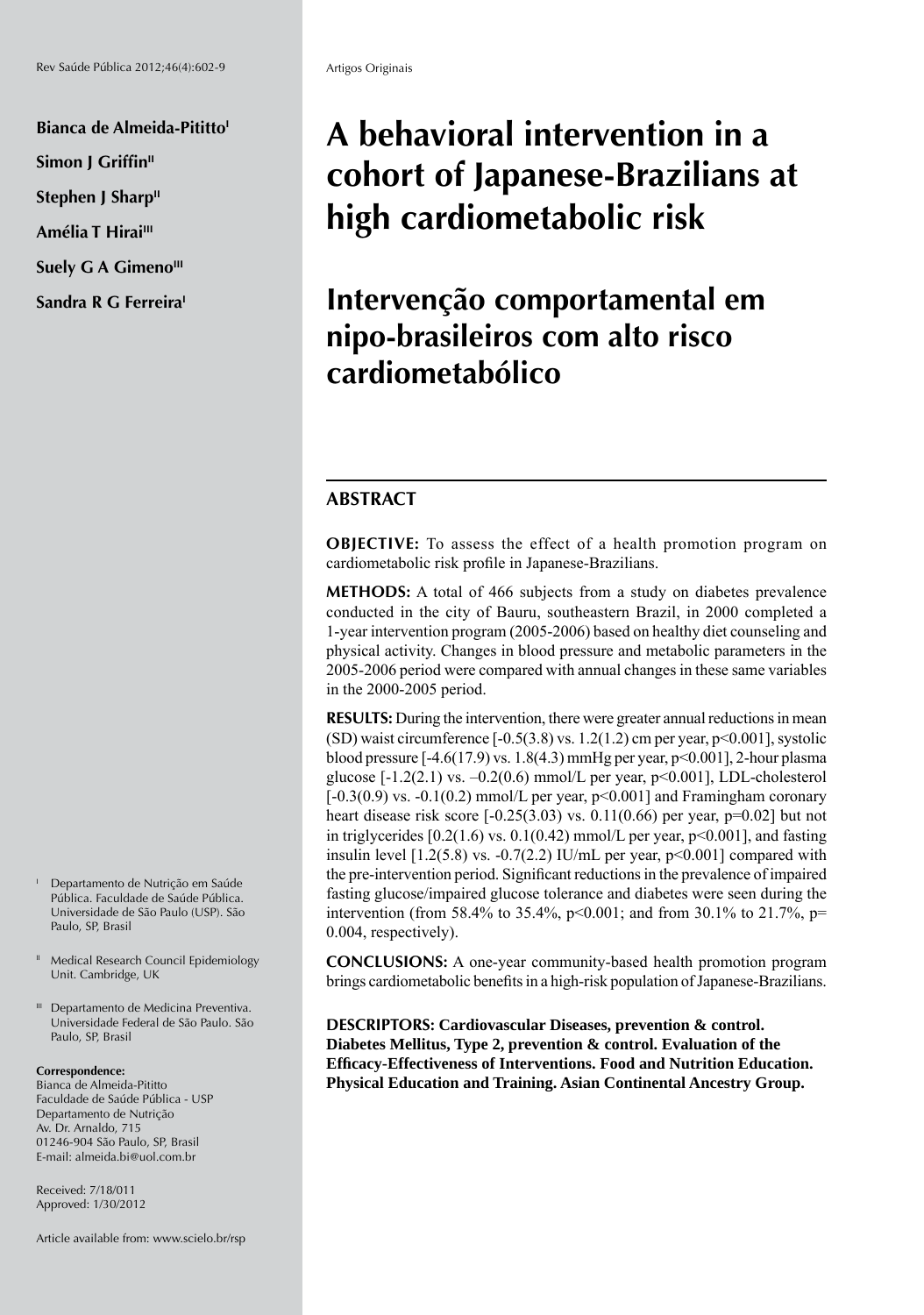#### **RESUMO**

**OBJETIVO:** Avaliar o efeito do programa de promoção de saúde no perfi l de risco cardiometabólico de nipo-brasileiros.

**MÉTODOS:** Um total de 466 participantes de estudo de prevalência de diabetes em Bauru, SP, no ano de 2000 completou um programa de intervenção de um ano (2005-2006) baseado em aconselhamento sobre dieta saudável e prática de atividade física. Alterações em pressão arterial e parâmetros metabólicos entre 2005 e 2006 foram comparados com alterações anuais nessas mesmas variáveis entre 2000 e 2005.

**RESULTADOS:** Durante a intervenção, foram observadas maiores reduções anuais médias (dp) na circunferência da cintura [-0,5(3,8) vs. 1,2(1,2) cm/ano,  $p < 0.001$ ], pressão arterial sistólica [-4,6(17,9) vs. 1,8(4,3) mmHg/ano,  $p <$ 0,001], glicemia 2h pós-sobrecarga de glicose [-1,2(2,1) vs. -0,2(0,6) mmol/L/ ano,  $p < 0.001$ ], LDL-c  $[-0.3(0.9)$  vs.  $-0.1(0.2)$  mmol/L/ano,  $p < 0.001$ ] e escore de Framingham  $[-0,25(3,03) \text{ vs. } 0,11(0,66)/\text{por ano}, p = 0,02]$ , mas não em triglicérides  $[0,2(1,6)$  vs.  $0,1(0,42)$  mmol/L/ano,  $p < 0,001$ ] e insulinemia de jejum  $[1,2(5,8)$  vs.  $-0,7(2,2)$  UI/mL/ano,  $p < 0,001$ ], comparado com o período pré-intervenção. Ocorreram reduções significativas na prevalência de glicemia de jejum alterada e tolerância à glicose diminuída após um ano de intervenção (de 58,4% para 35,4%, p < 0,001; e de 30,1% para 21,7%, p = 0,004, respectivamente).

**CONCLUSÕES:** O programa de intervenção de um ano em hábitos de vida traz benefícios ao perfil de risco cardiometabólico em indivíduos nipo-brasileiros de alto risco.

**DESCRITORES: Doenças Cardiovasculares, prevenção & controle. Diabetes Mellitus Tipo 2, prevenção & controle. Avaliação de Efi cácia-Efetividade de Intervenções. Educação Alimentar e Nutricional. Educação Física e Treinamento. Grupo com Ancestrais do Continente Asiático.**

## **INTRODUCTION**

Several trials have confirmed that type 2 diabetes is preventable through intensive lifestyle interventions focusing on diet and physical activity among those with impaired glucose tolerance.8,21 Although the reduction in the incidence of diabetes assessed by annual glucose tolerance test was around 58%, the magnitude of changes in cardiovascular risk factors was more modest. Furthermore, glucose tolerance tests are unlikely to be a practical strategy to identify high-risk individuals and intensive lifestyle interventions such as those proposed in diabetes prevention trials are not widely available. The challenge is therefore to translate the findings of diabetes prevention trials into strategies to reduce cardiometabolic risk in the general population.<sup>19</sup>

One of the highest prevalence rates of diabetes worldwide have been reported in Japanese-Brazilians<sup>5</sup> who also have many other cardiovascular risk factors.16 Cardiovascular disease was seen in 14% of this population<sup>20</sup> in 2000. Unhealthy diet and low physical activity have been the culprit risk factors for

increasing incidence rates of diabetes in several ethnic groups.7 High fat intake was associated with metabolic syndrome among Japanese-Brazilians in cross-sectional and longitudinal studies.3,4 The present study aimed to assess the effect of a 1-year community-based health promotion program in a population of Japanese-Brazilians by comparing their cardiometabolic profile before and after the intervention.

#### **METHODS**

Cross-sectional study carried out with subjects from the Study on Diabetes and Associated Diseases in a Population of Japanese-Brazilians conducted in the city of Bauru, southeastern Brazil, in 2000.<sup>5</sup> A total of 1,330 first- (Japan-born) and second-generation (Brazilborn) Japanese-Brazilians of both genders participated in the previous cross-sectional study and were invited to join a community-based health promotion program commencing in 2005.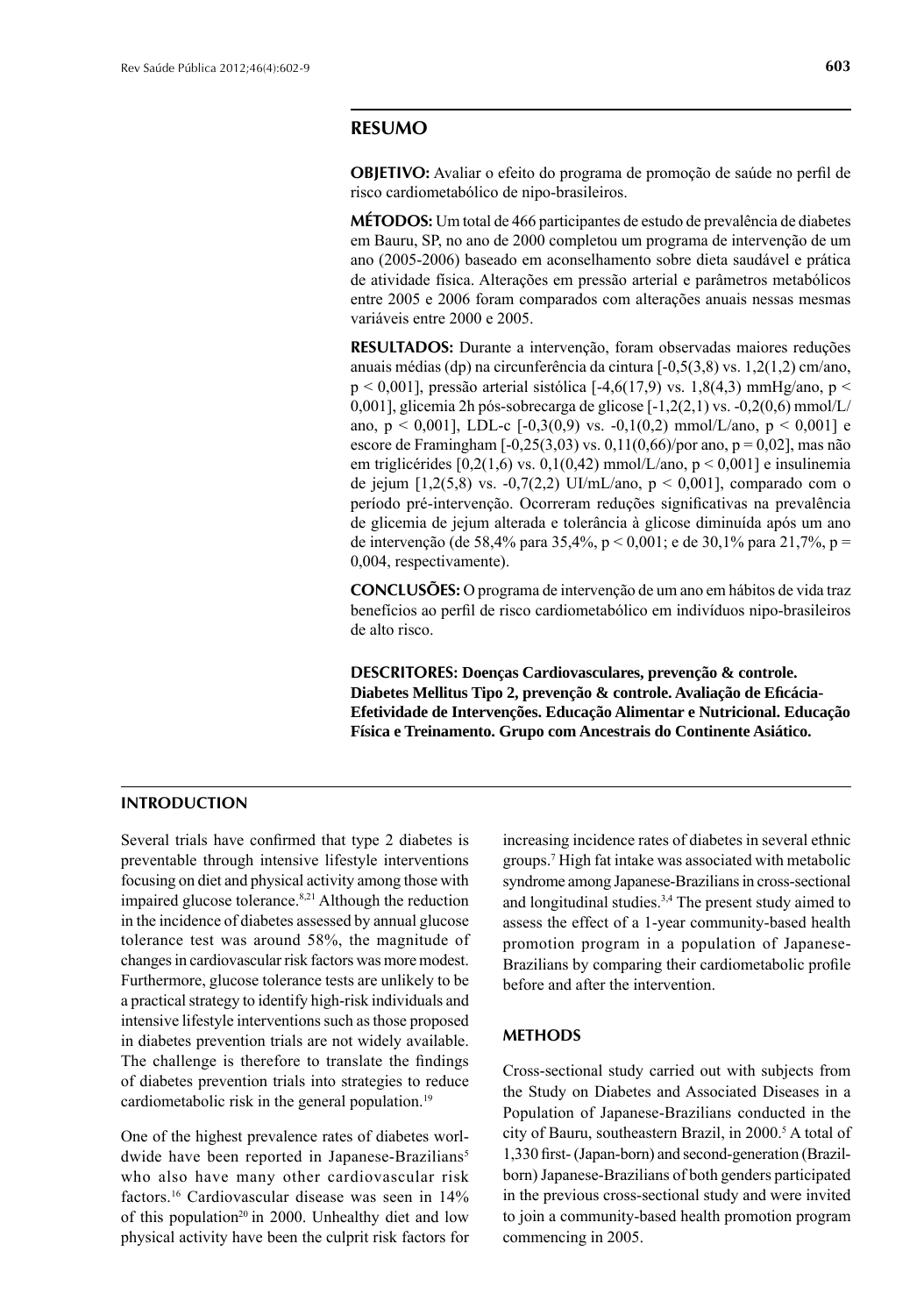

**Figure 1.** Flowchart of subjects through each stage of the study. City of Bauru, southeastern Brazil, 2000, 2005 and 2006.

The study purposes and potential benefits of the behavioral intervention were outlined in invitation letters and telephone contacts. The 653 subjects who agreed to participate in the study had lower mean (SD) body mass index (BMI) [24.8 (3.7) vs. 25.2 (4.2) kg/m<sup>2</sup>, p<0.05] and higher systolic blood pressure [134.6 (25.6) vs. 130.0 (22.5) mmHg, p<0.05] in 2000 compared with non-subjects, but were otherwise similar. One year later, 466 remained in the intervention program and were reevaluated in 2006. Figure 1 illustrates the study design including causes of non-participation. Subjects who were lost to follow-up in 2006 had lower 2-hour plasma glucose levels in 2005 than those who were reevaluated [7.6 (2.9) vs. 8.2 (2.9) mmol/L,  $p<0.02$ ], but all other demographic and clinical characteristics were similar.

The results of the 466 subjects who started the intervention in 2005 and remained in the program one year later are presented here.

The health promotion program targeted changes in dietary intake and levels and patterns of physical activity.<sup>2</sup> It was based on World Health Organization (WHO) recommendation<sup>a</sup> and a previous trial conducted among overweight Brazilian adults.17 Over a 12-month period, each subject was offered one individual visit with a nutritionist, one group session on nutrition education, one group session for physical activity counseling, and two community exercise classes including walking, stretching, and dancing. Group sessions included 10 subjects and were coordinated by nutritionists and physical educators. The subjects' relatives were also invited to join the group sessions.

Dietary recommendations consisted of changes in total energy intake according to each individual's nutritional status; a list of food replacements was provided. The target proportions of macronutrients related to total energy intake were 50% to 60% of energy intake in carbohydrates; <30% in total fat; <10% in saturated fat; 10% to 15% in proteins; <300 mg of cholesterol and 15 g of vegetable fiber. Trained nutritionists monitored diet using 24-hour food recalls. Subjects were encouraged to engage in at least 30 minutes of physical activity per day. Compliance was estimated by the short version of the International Physical Activity Questionnaire. Physical educators and nutritionists reinforced the importance of adopting a healthy lifestyle and discussed the barriers to reaching the goals of the intervention program during the group sessions. Engagement in other physical activities opportunities was recommended. They did not receive any other counseling during the study period. They were instructed to maintain any previous medical treatment. Use of medications was taken into consideration in the statistical analysis.

Subjects underwent laboratory tests following standard multi-professional protocols in an outpatient clinic at baseline and after completing the 12-month intervention program.

Body weight and height were measured using calibrated electronic scales and a fixed rigid stadiometer, respectively, while subjects wore light clothing without shoes. BMI was calculated as weight (kilograms) divided by squared height (meters). Waist circumference was measured with an inextensible tape according to the WHO technique.<sup>b</sup> Blood pressure was taken three times

<sup>&</sup>lt;sup>a</sup> World Health Organization. Food and Agricultural Organization. The scientific basis for diet, nutrition and the prevention of type 2 diabetes. Geneva; 2003.

b World Health Organization. Obesity: preventing and managing the global epidemic. Report of WHO Consultation on Obesity. Geneva; 1998.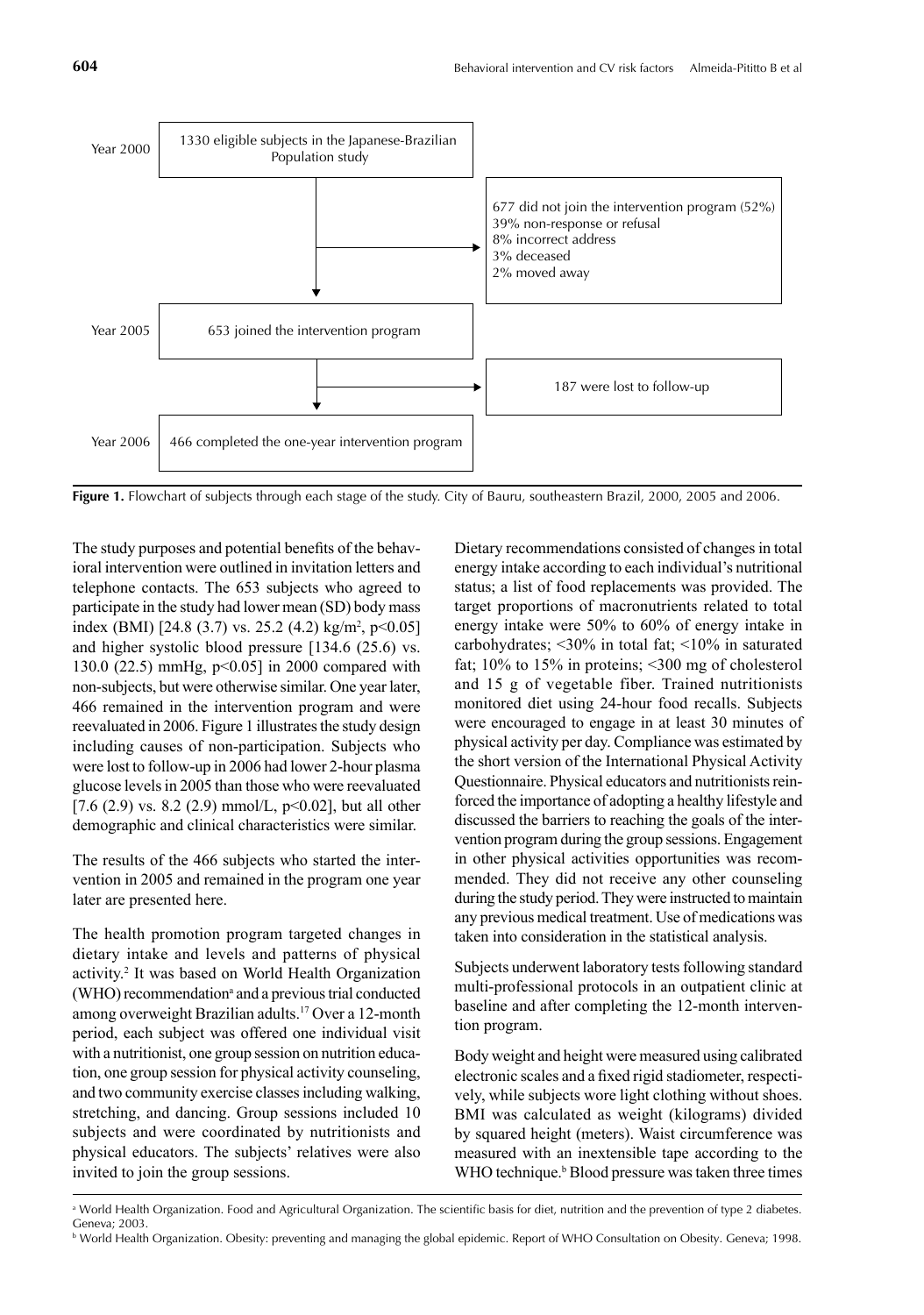using an automatic device (Omron model HEM-712C, Omron Health Care, Inc, USA) after a 5-minute rest in the sitting position. The mean of the second and third measurements was calculated.

Fasting blood samples were taken and a 75-g oral glucose tolerance test was performed. Samples were immediately centrifuged and analyzed in a local laboratory. Plasma glucose was measured by the glucose-oxidase method and lipoproteins were determined enzymatically with an automatic analyzer. The American Diabetes Association criteria were used to categorize glucose tolerance status as diabetes, impaired fasting glucose (IFG) and impaired glucose tolerance (IGT).<sup>1</sup> All remaining samples were stored at -80°C prior to hormone assay. Insulin was determined by immunometric assay using a quantitative chemiluminescent kit (Euro DPC Limited - Glyn Rhonwy, Llanberis, Caernarfon, Gwynedd, UK), with analytical sensitivity of 2.0 uIU/mL; intra-assay coefficient of

variability ranged from 5.3% to 6.4% and the inter- -assay coefficient of variability ranged from 5.9% to 8.0%. Insulin secretion was determined according to the homeostasis model assessment [HOMA- $\beta$  = 20  $\times$ fasting insulin  $(\mu U/mL)/fasting glucose (mmol/L)$  – 3.5].13 The cardiovascular risk score was based on equations derived from the US Framingham cohort study.<sup>6</sup>

The prevalence of IFG/IGT and diabetes in 2000, 2005 and 2006 were compared by the chi-square test. For each anthropometric and metabolic characteristic the mean and SD were calculated in 2000, 2005 and 2006. The annual change of each parameter from 2000 to 2005 (calculated by subtracting the mean in 2000 from that in 2005 and dividing by 5) and from 2005 to 2006 were calculated and presented as mean and 95% confidence interval (95% CI). These differences from 2005 to 2006 were standardized and are shown in Figure 2. To compare magnitudes of changes between pre- and post-intervention, the differences in variable



IFG, impaired fasting glucose

IGT, impaired glucose tolerance

(Mean difference = mean in 2006 – mean in 2005)

HOMA-β =  $20 \times$  Fasting insulin (μU/mL) / Fasting glucose (mmol/L) – 3.5

Figure 2. Standardized differences (and related 95% confidence interval) of anthropometric and metabolic variables between 2005 and 2006 (panel A) and standardized differences in weight, fasting and 2-hour plasma glucose stratified by glucose tolerance status in 2005 (panel B). City of Bauru, southeastern Brazil, 2005 and 2006.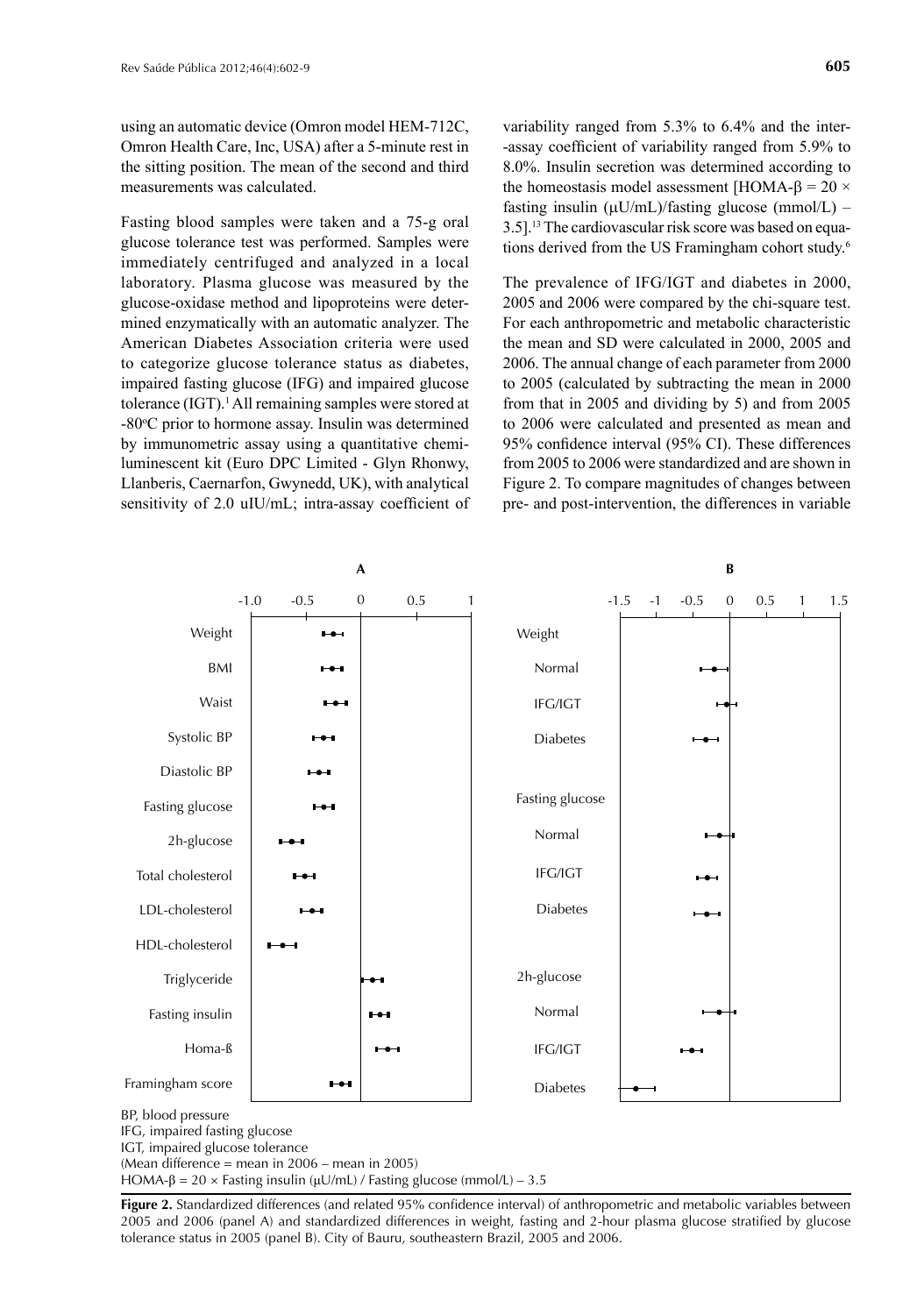changes obtained in these two periods were calculated  $(\Delta \text{ difference} = \text{change from } 2005 \text{ to } 2006 - \text{annual})$ change from 2000 to 2005). These differences between annual change in the intervention (2005-2006) and pre-intervention period (2000-2005) and 95% CI were reported alongside standardized versions of these differences to allow comparisons between different characteristics.

The differences in annual change were also estimated after stratification by age (< 60 and  $\geq$  60 years old), generation (first- and second-generation), gender and glucose tolerance status. Sensitivity analyses were conducted according to self-reported consumption of alcohol and use and/or change of medication (antihypertensives, lipid lowering and antidiabetic agents) that might influence outcomes.

All statistical analyses were performed using SPSS 12.0.

The Research Ethics Committee approved the study protocol (Protocol 1710, Of.COEP/151/08) and a written consent was obtained from all subjects.

#### **RESULTS**

The 466 subjects had a mean age of 55.3 years in 2000; 53.0% were women and 79.4% were second-generation Japanese-Brazilians.

The prevalence of IFG/IGT was stable from 2000 to  $2005$  (58.8% and 58.4%, respectively) but significantly feel during the intervention (35.4%,  $\chi^2$  = 49.3, p<0.001). The prevalence of diabetes declined from 2000 to 2005 (from  $37.3\%$  to  $30.1\%$ ,  $p=0.001$ ) and further decreased during the intervention (from 30.1% to 21.7%,  $\chi^2$  = 8.51, p=0.004).

Between 2000 and 2005 subjects showed increased mean weight, waist circumference, systolic and diastolic blood pressure and Framingham cardiovascular risk score and small reductions in triglycerides, fasting and 2-hour plasma glucose, total, LDL and  $HDL-cholesterol levels$ , insulin and  $HOMA-B$  levels (Table). Between 2005 and 2006, there were reductions in waist circumference, systolic and diastolic blood pressure, fasting and 2-hour plasma glucose, total, LDL and HDL-cholesterol levels, and Framingham cardiovascular risk score, and increases in triglyceride and fasting insulin levels and  $HOMA-\beta$ . There was a reduction in the Framingham cardiovascular risk score during the one-year intervention period [0.11 (0.66) vs.  $-0.25$  (3.03) per year, p=0.02], following an annual increase from 2000 to 2005.

The changes in variables between 2005 and 2006 were standardized (Figure 2, panel A). Subjects with abnormal glucose metabolism (IFG, IGT or diabetes) in 2005 showed greater decreases in fasting and 2-hour plasma glucose following the intervention than those with normal glucose tolerance. Those with diabetes had the greatest weight loss (Figure 2, panel B).

There were significantly greater improvements in the majority of cardiovascular risk factors post-intervention compared to the pre-intervention period, except for

**Table.** Mean values (and standard deviation) for anthropometric and metabolic variables at the three stages of the study and annual differences (95% confidence interval) in the pre- and post-intervention periods. City of Bauru, southeastern Brazil, 2000, 2005 and 2006. ( $N = 466$ )

| Variable                                        | 2000         | 2005         | 2006         | Annual difference<br>$(2000 \text{ to } 2005)$ | Annual difference<br>$(2005 \text{ to } 2006)$ |
|-------------------------------------------------|--------------|--------------|--------------|------------------------------------------------|------------------------------------------------|
| Weight (kg)                                     | 61.5(12.4)   | 61.6(12.4)   | 61.2(12.7)   | $-0.01$ $(-0.1 \text{ to } 0.05)$              | $-0.4$ $(-0.6$ to $-0.2)$                      |
| Body mass index $(kg/m2)$                       | 24.8(3.7)    | 24.9(4.1)    | 24.7(4.1)    | $-0.07$ $(-0.1$ to $-0.04)$                    | $-0.2$ $(-0.3$ to $-0.1)$                      |
| Waist circumference (cm)                        | 84.0 (10.1)  | 88.5 (10.4)  | 88.1 (10.6)  | $1.2(1.0 \text{ to } 1.3)$                     | $-0.5$ $(-0.9$ to $-0.2)$                      |
| Systolic blood pressure (mm Hg)                 | 134.6 (25.6) | 139.3 (21.8) | 134.3 (21.4) | $1.8(1.4 \text{ to } 2.2)$                     | $-4.6$ ( $-6.3$ to $-3.0$ )                    |
| Diastolic blood pressure (mm Hg)                | 78.1 (13.9)  | 81.2 (12.0)  | 78.4 (11.6)  | $0.6(0.4 \text{ to } 0.8)$                     | $-2.9$ $(-3.7$ to $-1.9$ )                     |
| Fasting plasma glucose (mmol/L)                 | 6.9(1.7)     | 6.2(1.7)     | 5.8(1.5)     | $-0.2$ ( $-0.2$ to $-0.1$ )                    | $-0.4$ $(-0.5$ to $-0.2)$                      |
| 2-hour plasma glucose (mmol/L)                  | 9.2(4.39)    | 8.3(2.9)     | 7.2(2.5)     | $-0.2$ ( $-0.3$ to $-0.2$ )                    | $-1.2$ ( $-1.4$ to $-0.9$ )                    |
| Total cholesterol (mmol/L)                      | 5.6(1.1)     | 5.5(1.1)     | 5.1(1.0)     | $-0.1$ $(-0.1$ to $-0.05)$                     | $-0.4$ $(-0.5$ to $-0.1)$                      |
| LDL-cholesterol (mmol/L)                        | 3.3(0.9)     | 3.3(1.0)     | 3.0(0.8)     | $-0.1$ ( $-0.1$ to $-0.05$ )                   | $-0.3$ $(-0.4$ to $-0.2)$                      |
| HDL-cholesterol (mmol/L)                        | 1.3(0.3)     | 1.4(0.3)     | 1.3(0.3)     | $0.01$ (-0.01 to -0.002)                       | $-0.1$ $(-0.2$ to $-0.1)$                      |
| Triglycerides (mmol/L)                          | 2.6(2.3)     | 1.8(1.4)     | 2.0(1.6)     | $0.1$ (0.1 to 0.07)                            | $0.2$ (0.04 to 0.2)                            |
| Fasting insulin (IU/mL)                         | 9.4(4.4)     | 5.9(9.5)     | 7.6(11.8)    | $-0.7$ $(-0.9$ to $-0.5)$                      | 1.2 $(0.7 \text{ to } 1.8)$                    |
| $HOMA-B$                                        | 24.1 (30.4)  | 15.8(30.0)   | 22.6 (37.9)  | $-1.5$ $(-2.2$ to $-0.8)$                      | 6.2 $(3.7 \text{ to } 8.6)$                    |
| Framingham coronary heart<br>disease risk score | 7.2(5.4)     | 7.8(4.7)     | 7.6(4.3)     | $0.1$ (0.05 to 0.2)                            | $-0.2$ ( $-0.5$ to $-0.02$ )                   |

Homeostasis model assessment (HOMA- $\beta$ ) = 20 × fasting insulin ( $\mu$ U/mL)/fasting glucose (mmol/L) -3.5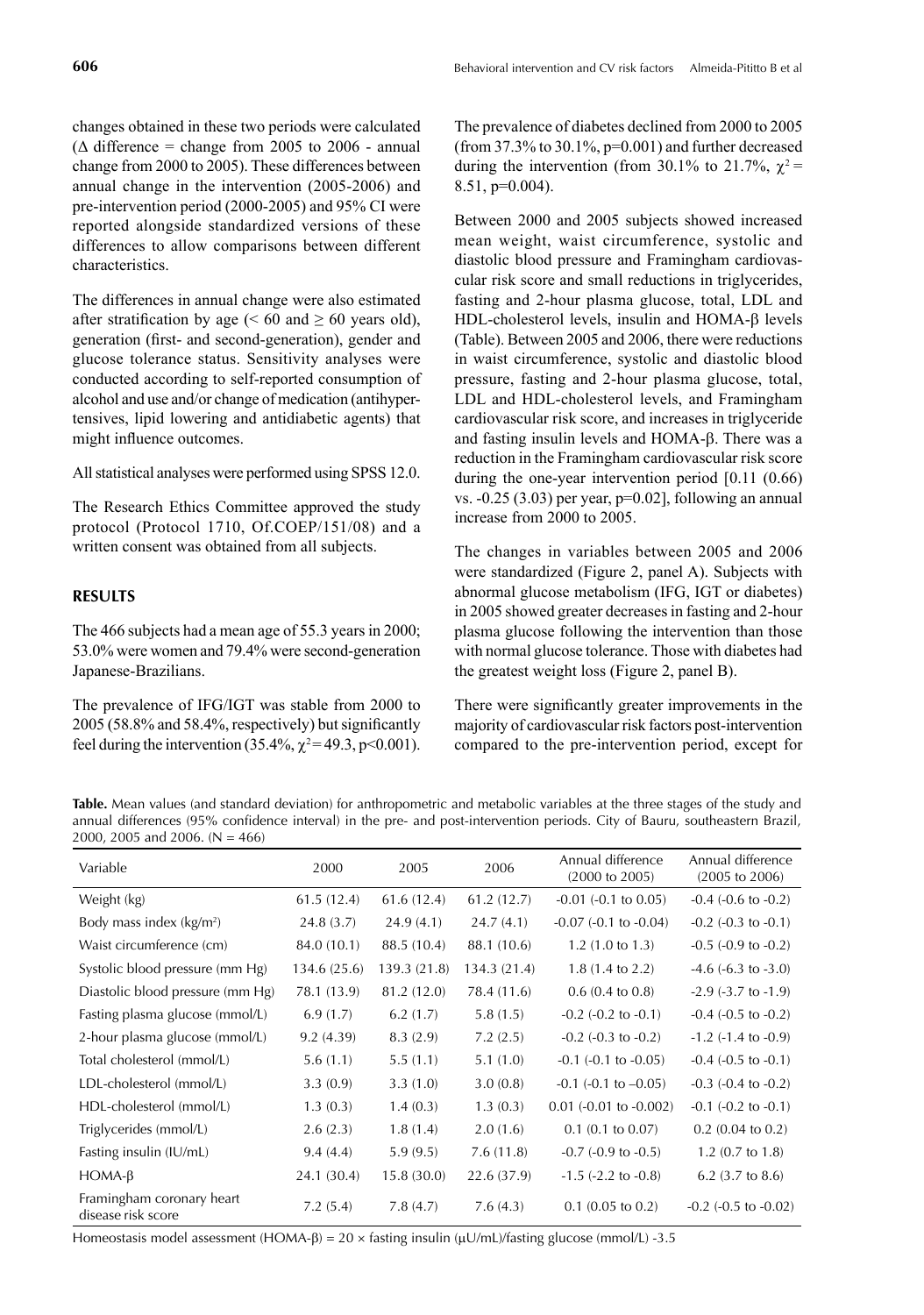HDL-cholesterol, triglycerides, and fasting insulin (Figure 3).

The magnitude, direction and statistical significance of the results were unchanged when stratified by gender. generation and age (data not shown). They were also unaffected when stratified by prescribed medication and self-reported alcohol consumption (data not shown).



BP, blood pressure

(Difference in annual change ( $\Delta$  Difference) = change from 2005 to 2006 – change from 2000 to 2005 $\div$ 5)

HOMA-β=  $20 \times$  fasting insulin ( $\mu$ U/mL) fasting glucose (mmol/L) -3.5

Figure 3. Standardized differences (and related 95% confidence interval) of annual changes in variables. City of Bauru, southeastern Brazil, 2000-2005 and 2005-2006.

#### **DISCUSSION**

This community-based study suggests that a relatively simple health promotion program including lifestyle changes counseling was associated with improved cardiovascular risk factors, modeled cardiovascular risk and glucose tolerance, and a reduction in the prevalence of diabetes in a high-risk population. Our findings support the potential for lifestyle change in diabetes and cardiovascular disease prevention and are broadly consistent with results from previous studies of more intensive behavioral interventions among people with impaired glucose tolerance. $8,21$  A particular strength of our approach was the relatively low cost, both for identification of high-risk individuals and the intervention, making it convenient in countries with limited resources for health.

In 2005 the study subjects were overweight and had a high waist circumference<sup>c</sup> considering their overall mean BMI  $(24.7 \text{ kg/m}^2)$ . Although the reductions in anthropometric parameters during the intervention were modest, statistically significant and clinically relevant reductions were observed for blood pressure, plasma glucose, glucose tolerance, and total and LDL-cholesterol levels among those who enrolled in the community program. Similar findings were reported in diabetes prevention studies among people with IGT. The Da Qing Study, Finnish Diabetes Prevention Study (DPS), and Diabetes Prevention Program showed that diabetes could be prevented by sustained lifestyle changes associated with modest weight loss.8,14,21 In the Indian Diabetes Prevention Program, there was a 26.4% reduction in the relative risk of progression to diabetes with almost no change in weight and waist circumference.15 An intensive lifestyle intervention among Japanese men was associated with a reduction in the incidence of diabetes greater than might be expected with a reduction in BMI, $10$  suggesting that while weight loss may be desirable, it does not fully explain the effects of behavioral interventions. Longer follow-up of the Japanese-Brazilian subjects will provide more input concerning the potential for sustained effects on the risk of diabetes and persistence of cardiometabolic benefits.

A limitation of this study is that no control group was used for comparison during the intervention. Hence there is a possibility that the positive findings may be due to confounding, regression to the mean or selection bias. The difference in changes in risk factors over the 5-year pre-intervention period compared with the 1-year intervention period does not rule out these potential explanations but does make them less likely. Data from this same population in the pre-intervention period works as a historical control, which means that this study used a plausibility design.22 This type of study is a feasible option for large scale interventions and provides valid evidence of impact.<sup>22</sup> As for regression to the mean, if any, it would be similar in both periods studied. Since confounding factors that could produce these benefits on cardiometabolic profile were not identified, the results should be attributed to intervention

 $^\mathrm{c}$  World Health Organization. WHO 2000. Steering Committee of the Western Pacific Region of the WHO, the International Association for the Study of Obesity Task Force. The Asia-Pacific perspective: redefining obesity and its treatment. Geneva; 2000.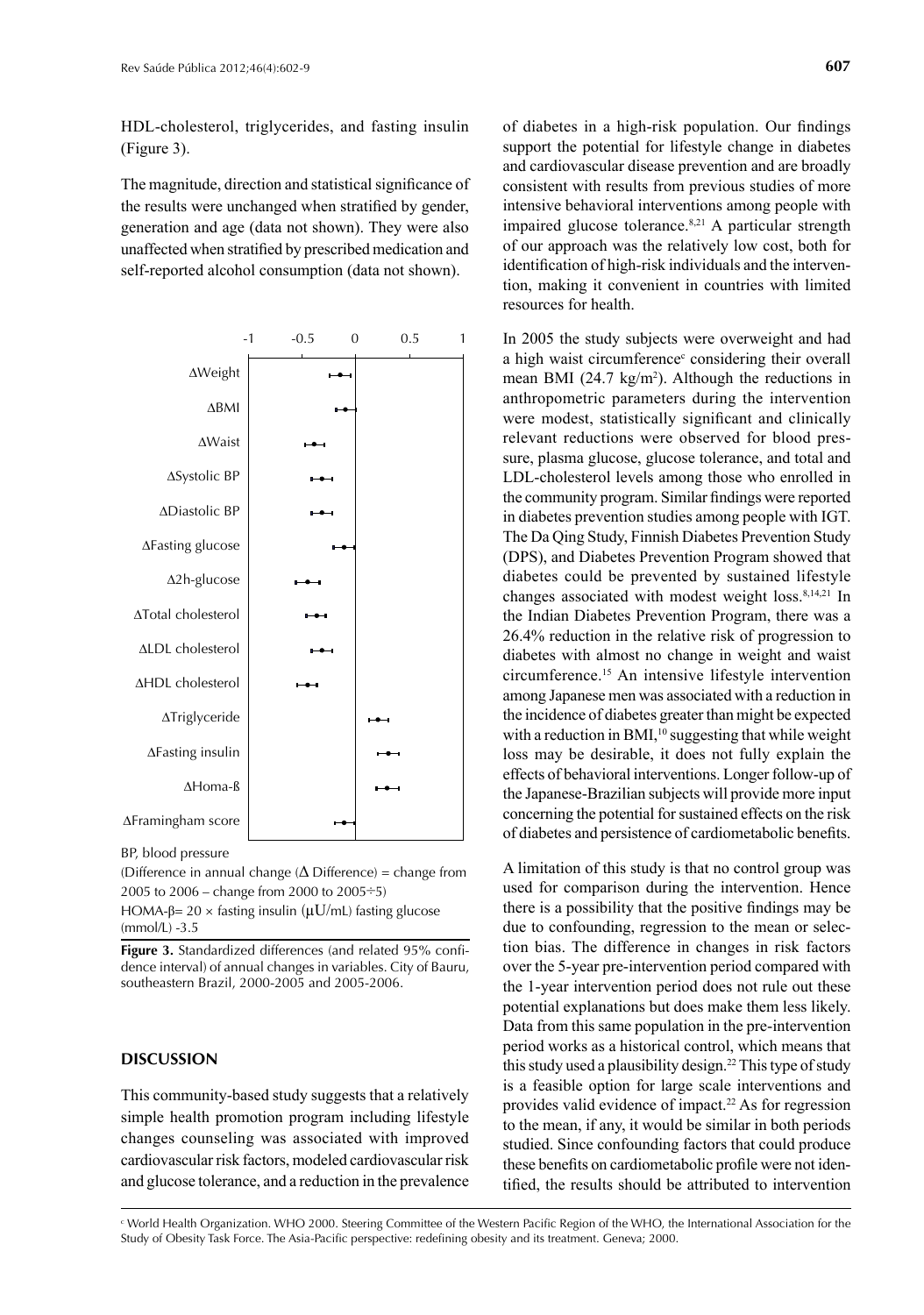effects. Although around half of those invited agreed to take part in the health promotion program, the characteristics of subjects and non-subjects were broadly similar, also suggesting that selection bias is not likely. There was no allocation concealment that increases the likelihood of bias in the outcome assessment. However, it is unlikely to affect laboratory tests and all study measures were taken according to standard operating procedures, and blood pressure was measured using automated equipment. The sensitivity analysis also suggests that the findings are not due to changes in prescribed medication over time. The follow-up rate was reasonably good (71%). Those with missing data in 2006 were similar to those who underwent reevaluation except that they showed lower 2-hour plasma glucose levels. If subjects who were lost to follow-up had more severe risk factors then the benefits associated with the community program would be overestimated. Although we may have underestimated the differences in annual change in risk factors between 2000 to 2005 and 2005 to 2006 as the first period of observation was about more than five times as long as the second one.

The effects of the health promotion program were not modified by age, gender or generation; however, those with abnormal glucose metabolism in 2005 had greater decreases in plasma glucose during the intervention than those with normal glucose tolerance. The unexpected decrease in HDL-cholesterol (albeit remaining within the normal range) and increase in triglyceride levels persisted after sensitivity analyses. The changes in physical activity may not have been strong enough to induce an increase in HDL-cholesterol levels. Given the harmful effect of fat intake on cardiometabolic profile in this population, as previously shown by our group,  $3,4$ the study dietary counseling strongly advocated a reduction in food consumption rich in fat. This could have resulted in a relative increase in carbohydrate intake which might have contributed to increased triglyceride levels.18 Analyses of self-reported physical activity and diet data may help better understand these findings and possible mechanisms by which the intervention

### program appears to have produced beneficial effects. Fasting insulin levels increased post-intervention. As the HOMA-β was also higher after the intervention, it is possible that lifestyle changes were associated with improved beta cell function which was also reflected in the beneficial changes in metabolic parameters.

We do not know whether other discrete high–risk population subgroups would have the same uptake of, or response to, a health promotion program as seen among Japanese descendants. The benefits of the present program cannot be extrapolated to the entire Brazilian population or Asian immigrants living in other countries. We also cannot assure these changes will be sustained. Albeit more pronounced than in this study, evidence from the Finnish DPS shows that the benefits of behavioral interventions can persist following cessation of the intervention.12 It contrasts with the effect of risk reduction associated with the use of antidiabetic drugs which ceases when the medication is discontinued.9 It is also unclear whether improvements in proximal risk factors will translate into reductions in unfavorable health outcomes, although recent data from the long-term follow-up of the Da Qing Study looks promising.11 Follow-up of Japanese-Brazilian subjects may clarify whether changes in cardiometabolic risk factors will translate into the prevention of cardiovascular events. Furthermore, lifestyle changes which probably accounted for the observed improvements in risk factors might also be associated with reduced risk of other adverse health outcomes such as osteoporosis and some cancers.

A simple community-based behavioral counseling program over one year improved the cardiometabolic profile in a high-risk population of Japanese-Brazilians. Obesity, diabetes, and their complications pose major public health challenges demanding responses at the population and individual level. Our findings should encourage health care providers to promote a healthy diet and a physically active lifestyle among high-risk individuals and population subgroups.

#### **REFERENCES**

- 1. American Diabetes Association. Position Statements. Screening for Type 2 Diabetes. *Diabetes Care.* 2003;26(Suppl 1):S21-4. DOI:10.2337/diacare.26.2007.S21
- 2. Ferreira SRG, Gimeno SGA, Hirai AT, Harima H, Matsumara L, Pititto BA. Effects of an intervention in eating habits and physical activity in Japanese Brazilian women with a high prevalence of metabolic syndrome. *Cad Saude Publica.* 2008;24(S2):294-302. DOI:10.1590/S0102-311X2008001400014
- 3. Freire RD, Castro TG, Cardoso MA, Gimeno SGA, Ferreira SRG. Dietary intakes associated with

metabolic syndrome in a cohort of Japanese ancestry. *Br J Nutr.* 2006;96(3):532-8.

- 4. Freire RD, Shinzato AR, Cardoso MA, Ferreira SRG, Japanese-Brazilian Diabetes Study Group. Dietary fat is associated with metabolic syndrome in Japanese-Brazilians. *Diabetes Care*. 2005;28(7):1779-85. DOI:10.2337/diacare.28.7.1779
- 5. Gimeno SGA, Ferreira SRG, Franco LJ, Hirai A, Matsumura L, Moisés RCS, et al. Prevalence and 7-year incidence of type 2 diabetes mellitus in a Japanese-Brazilian population: an alarming public health problem. *Diabetologia*. 2002;45(12):1635-8. DOI:10.1007/s00125-002-0963-x